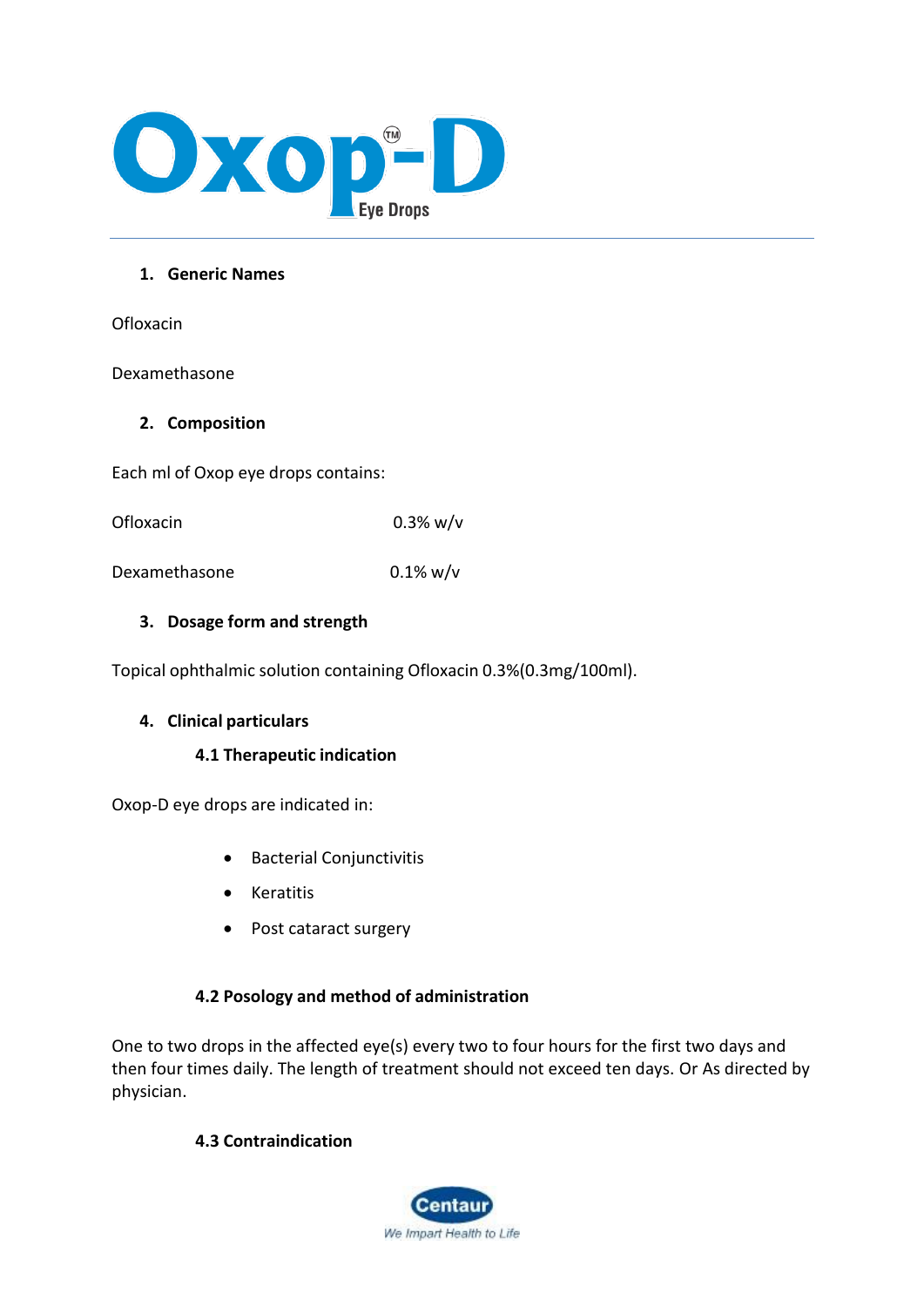The use of Oxop-D eye drop (Ofloxacin) is contraindicated in patients with hypersensitivityto Ofloxacin or to other quinolones or to any of the components of the medication.

The use of Oxop-D eye drops is also contraindicated in epithelial herpes simplex keratitis (dendritic keratitis), vaccinia, varicella, and in other viral diseases of the conjunctiva and cornea, mycobacterial infection of the eye and fungal diseases of ocular structures.

# **4.4 Special warnings and precautions for use**

The prolonged use of antibiotics may occasionally result in overgrowth of non-susceptible organisms, including fungi. If new infections appear, the drug should be discontinued and appropriate measures instituted.

In all serious infections the topical use of Oxop eye drop (Ofloxacin) should be supplemented by appropriate systemic medication.

Topical corticosteroids should not be used for longer than one week except under ophthalmic supervision, as prolonged application to the eye of preparations containing corticosteroids has caused increased intraocular pressure. The dose of anti-glaucoma medication may need to be adjusted in these patients. Prolonged use may also increase the hazard of secondary ocular infections.

Cushing's syndrome and/or adrenal suppression associated with systemic absorption of ocular dexamethasone may occur after intensive or long-term continuous therapy in predisposed patients, including children and patients treated with CYP3A4 inhibitors (including ritonavir and cobicistat). In these cases, treatment should be progressively discontinued.

## **4.5 Drug interactions**

• Ofloxacin

None are reported.

• Dexamethasone

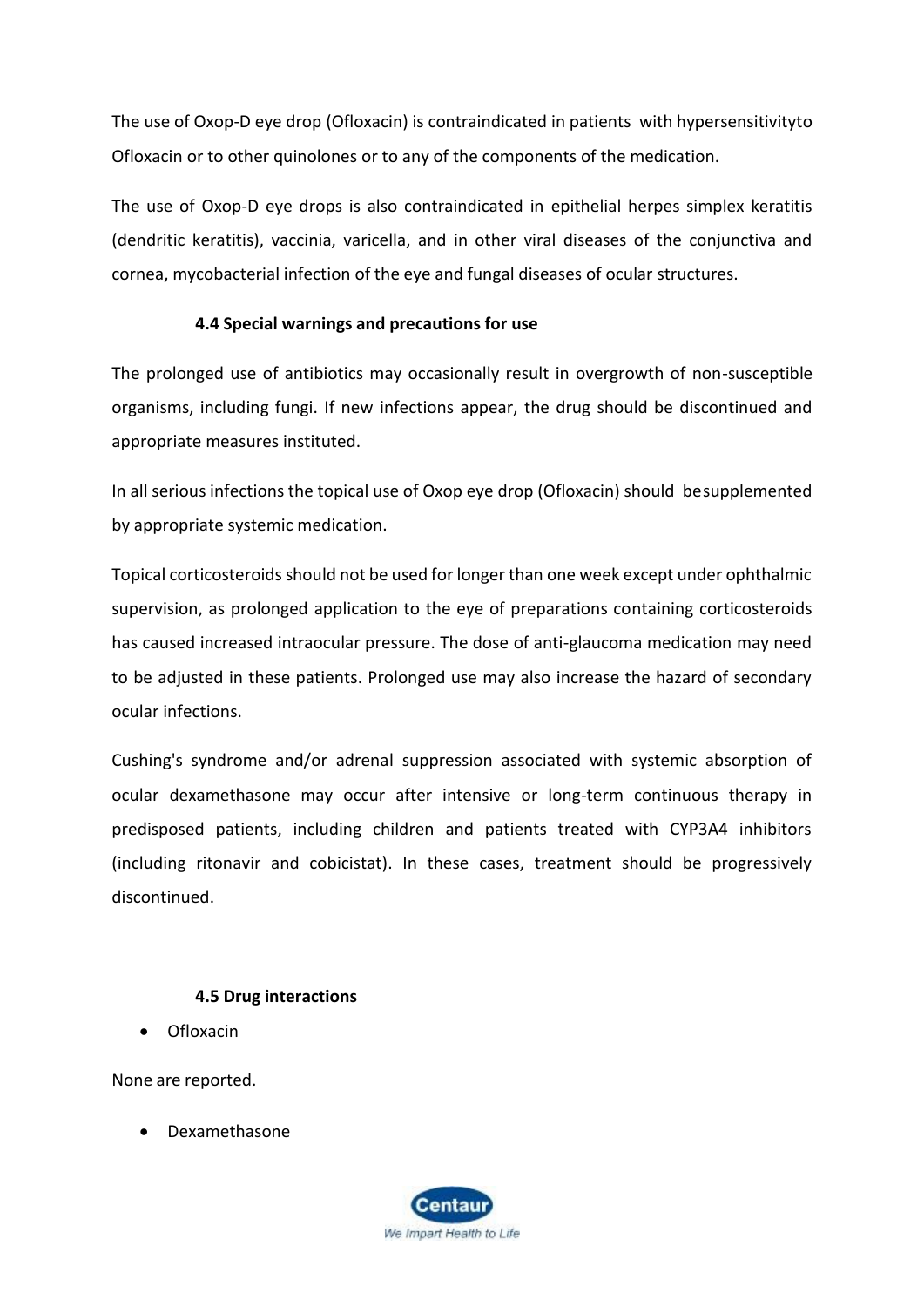The risk of increased intraocular pressure associated with prolonged corticosteroid therapy may be more likely to occur with concomitant use of anti-cholinergic, especially atropine and related compounds, in patients predisposed to acute angle closure. The risk of corneal deposits or corneal opacity may be more likely to occur in patients presenting with compromised cornea and receiving polypharmacy with other phosphate containing eye medications. The following drug interactions are possible, but are unlikely to be of clinical significance, following the use of Dexamethasone: The therapeutic efficacy of dexamethasone may be reduced by phenytoin, phenobarbitone, ephedrine and rifampicin. Glucocorticoids may increase the need for salicylates as plasma salicylate clearance is increased. If more than one topical ophthalmic medicinal product is being used, the medicines must be administered at least 5 minutes apart. Eye ointments should beadministered last.

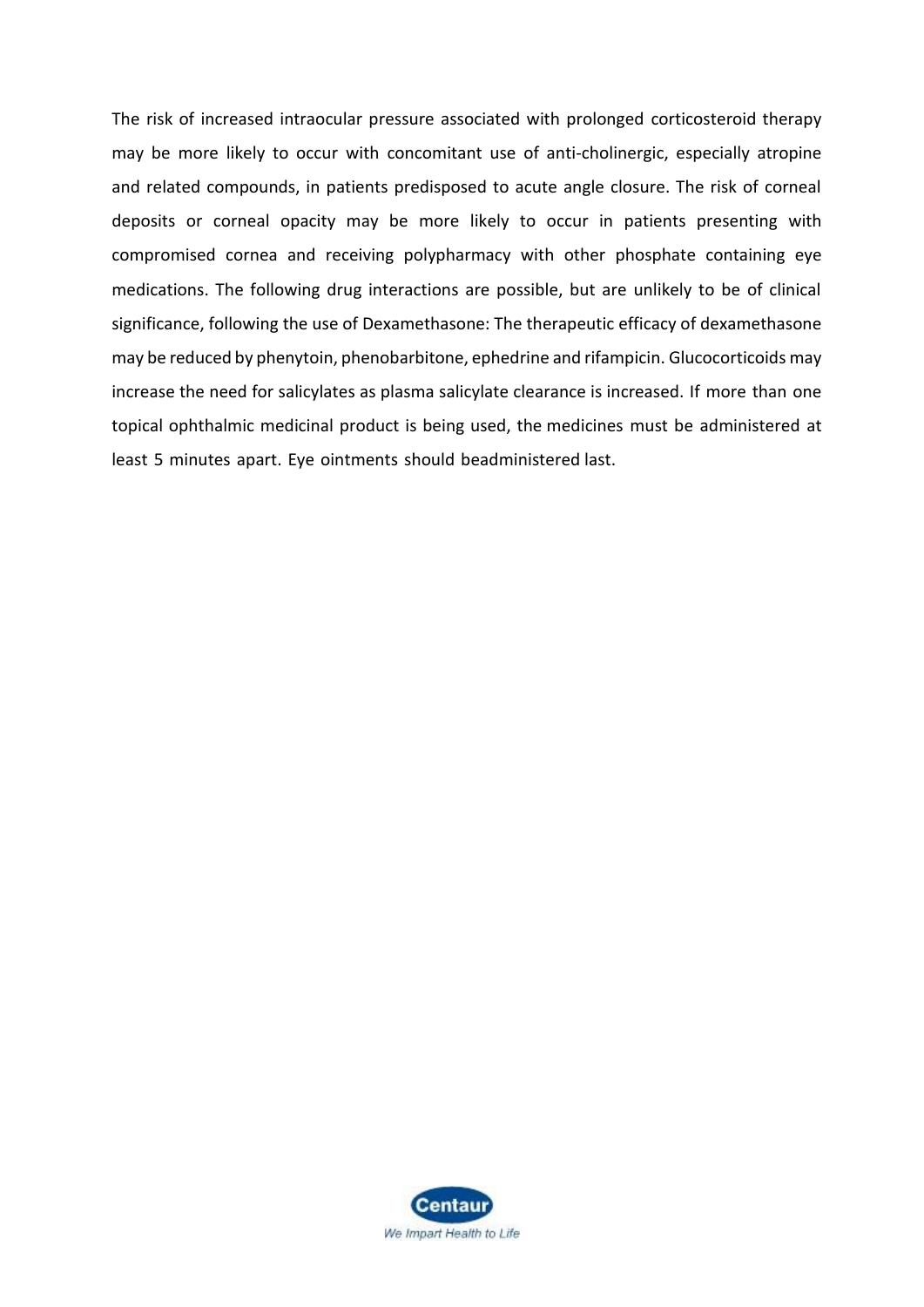## **4.6 Use in special population**

- Paediatric: Safety and effectiveness in infants below the age of one year have not been established.
- Geriatric: No overall clinical differences in safety or effectiveness have been observed between elderly and younger patients.
- Liver impairment: No data found.
- Renal failure: No data found.
- Pregnancy and lactation: There are no adequate and well-controlled studies in pregnant women. Oxop-D eye drop (Ofloxacin) should be used during pregnancy only if the potential benefit justifiesthe potential risk to the foetus.

# **4.7 Effects on ability to drive and use machine**

Patients should be cautioned against engaging in activities requiring complete mental alertness, and motor coordination such as operating machinery until their response to Oxop-D eye drop is known.

# **4.8 Undesirable effects**

Adverse effects have occurred with steroid/anti-infective combination drugs, which can be attributed to the steroid component, the anti-infective component, or the combination. The most frequently reported drug-related adverse reactions seen with Ofloxacin are: transient ocular burning or discomfort. Other reported reactions include stinging, redness, itching, conjunctivitis/keratitis, periocular/facial edema, foreign body sensation, photophobia, blurred vision, tearing, dryness, and eye pain. The reactions due to the steroid component are: elevation of intraocular pressure with possible development of glaucoma, and infrequent optic nerve damage, posterior subcapsular cataract formation and delayed wound healing.

## **4.9 Overdose**

There is limited experience of overdose with Oxop-D eye drop. Initiate general symptomatic and supportive measures in all cases of overdosages where necessary.

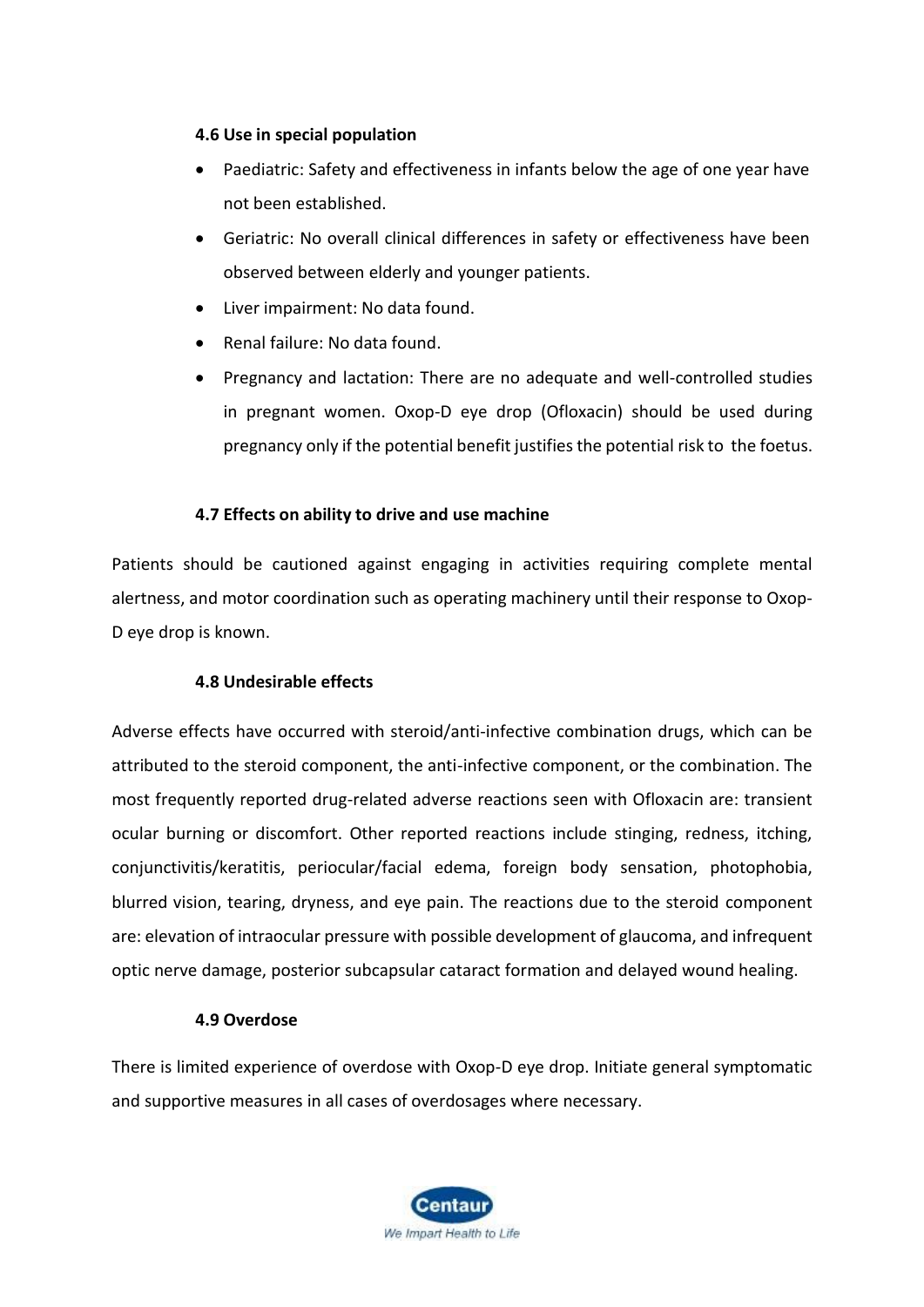# **5. Pharmacological properties**

## **5.1 Mechanism of action**

• Ofloxacin

Oxop eye drop (Ofloxacin) has in vitro activity against a broad range of gram-positive and gram-negative aerobic and anaerobic bacteria. Ofloxacin is bactericidal at concentrations equal to or slightly greater than inhibitory concentrations.

Ofloxacin is thought to exert a bactericidal effect on susceptible bacterial cells by inhibiting DNA gyrase, an essential bacterial enzyme that is a critical catalyst in the duplication, transcription, and repair of bacterial DNA.

• Dexamethasone

Dexamethasone is a highly potent and long-acting glucocorticoid. The actions of corticosteroids are mediated by the binding of the corticosteroid molecules to receptor molecules located within sensitive cells. Corticosteroids will inhibit phospholipase A2 thereby preventing the generation of substances which mediate inflammation, for example, prostaglandins. Corticosteroids also produce a marked, though transient, lymphocytopaenia. This depletion is due to redistribution of the cells, the T lymphocytes being affected to a greater degree than the B lymphocytes. Lymphokine production isreduced, as is the sensitivity of macrophages to activation by lymphokines. Corticosteroids also retard epithelial regeneration, diminish post-inflammatory neo- vascularisation and reduce towards normal levels the excessive permeability of inflamed capillaries. The actions of corticosteroids described above are exhibited by dexamethasone and they all contribute to its antiinflammatory effect.

## **5.2 Pharmacodynamic properties**

Ofloxacin is a quinolone/fluoroquinolone antibiotic. Ofloxacin is bactericidal and its mode of action depends on blocking of bacterial DNA replication by binding itself to an enzyme called DNA gyrase, which allows the untwisting required to replicate one DNA double helix into

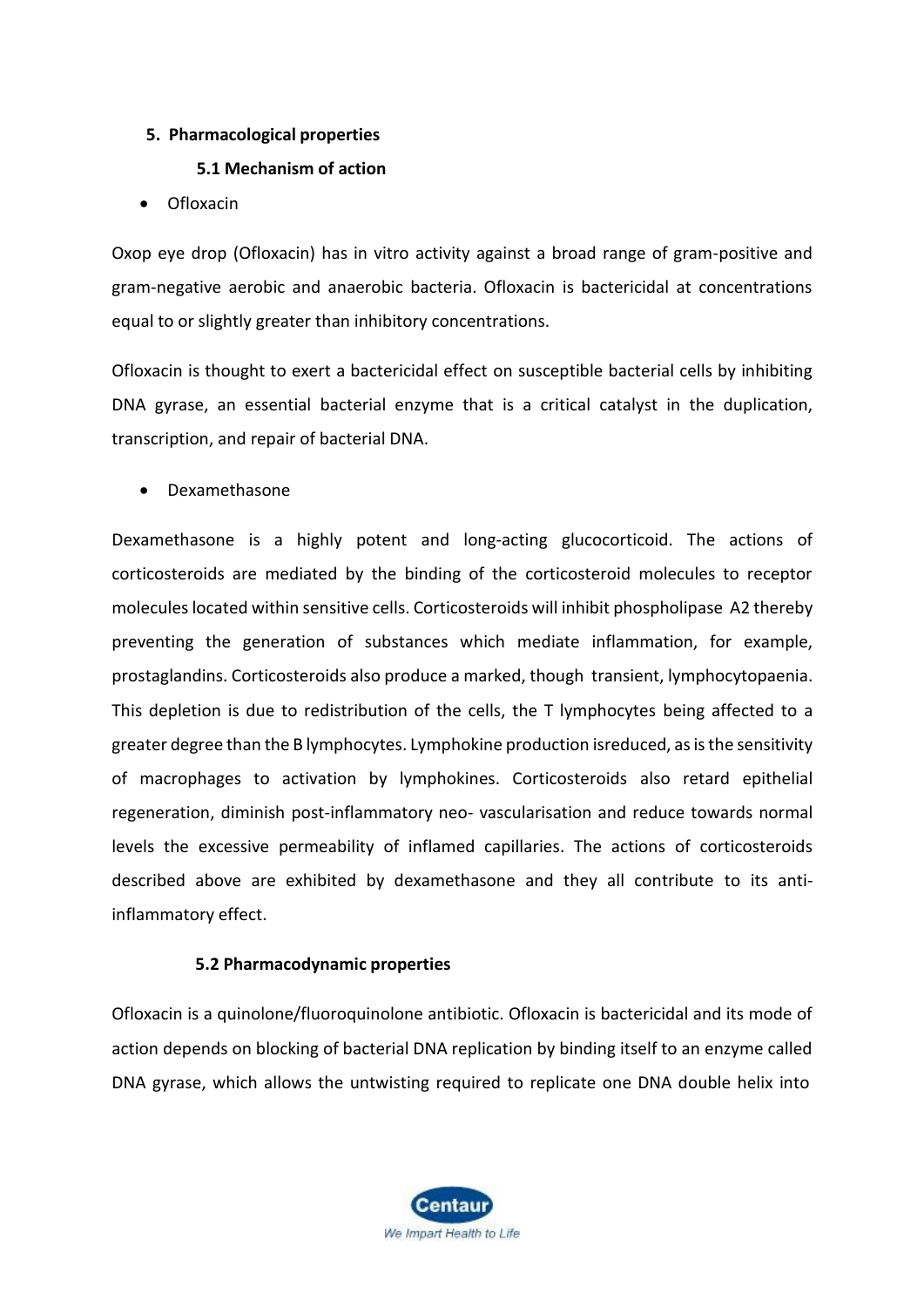two. Notably the drug has 100 times higher affinity for bacterial DNA gyrase than for mammalian. Ofloxacin is a broad-spectrum antibiotic that is active against both Gram-positive and Gram-negative bacteria.

Dexamethasone and its derivatives, dexamethasone sodium phosphate and dexamethasone acetate, are synthetic glucocorticoids. Used for its anti-inflammatory or immunosuppressive properties and ability to penetrate the CNS, dexamethasone is used alone to manage cerebral edema and with tobramycin to treat corticosteroid-responsive inflammatory ocular conditions.

## **5.3 Pharmacokinetic properties**

• Ofloxacin

Findings of Serum, urine and tear concentrations of Ofloxacin: (10-day course)

The mean serum Ofloxacin concentration ranged from 0.4 ng/m to 1.9 ng/mL.

Tear Ofloxacin concentrations ranged from 5.7 to 31 mcg/g during the 40-minute period. Mean tear concentration measured 4 hours after topical ophthalmic dosing - 9.2 mcg/g.

Corneal tissue concentrations- 4.4 mcg/mL 4 hours after topical ophthalmic dosing Ofloxacin was excreted in the urine primarily unmodified.

• Dexamethasone

## Absorption

When given topically to the eye, Dexamethasone is absorbed into the aqueous humour, cornea, iris, choroid, ciliary body and retina. Systemic absorption occurs but may be significant only at higher dosages or in extended paediatric therapy. Up to 90% of dexamethasone is absorbed when given by mouth; peak plasma levels are reached between1 and 2 hours after ingestion and show wide individual variations.

Distribution

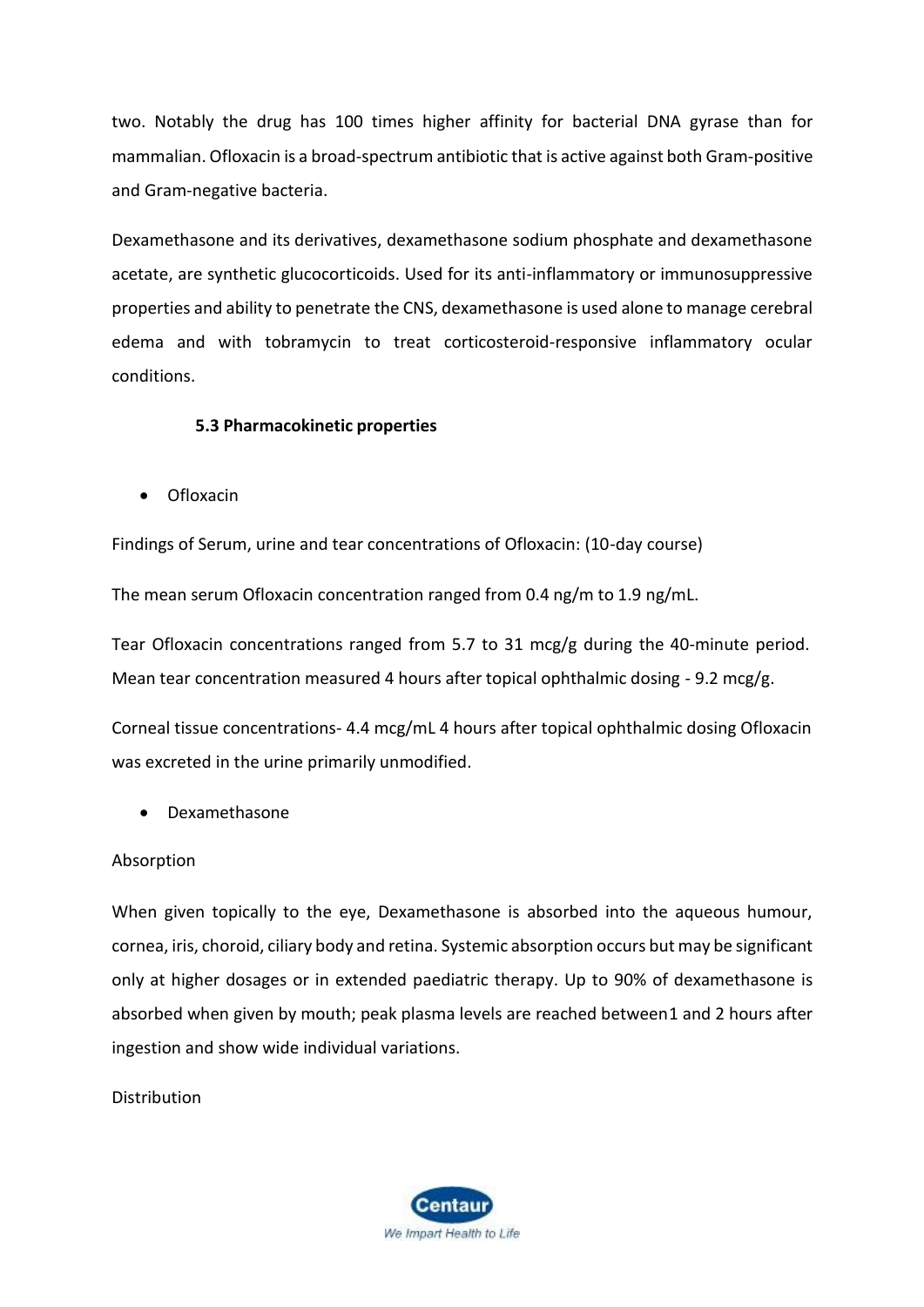Tissue distribution studies in animals show a high uptake of dexamethasone by the liver, kidney and adrenal glands; a volume of distribution has been quoted as 0.58 l/kg. In man, over 60% of circulating steroids are excreted in the urine within 24 hours, largely as unconjugated steroid.

#### Metabolism

Dexamethasone sodium phosphate is rapidly converted to dexamethasone within the circulation. Up to 77% of dexamethasone is bound to plasma proteins, mainly albumin. This percentage, unlike cortisol, remains practically unchanged with increasing steroid concentrations. The mean plasma half-life of dexamethasone is 3.6 ± 0.9h.

#### **Distribution**

Dexamethasone also appears to be cleared more rapidly from the circulation of the foetus and neonate than in the mother; plasma dexamethasone levels in the foetus and the mother have been found in the ratio of 0.32:1.

#### **6. Nonclinical properties**

## **6.1 Animal Toxicology or Pharmacology**

#### **Ofloxacin**

Ocular toxicity and systemic adverse effects of 0.3% ofloxacin ophthalmic solution (0.3% ofloxacin) which was administered 3 times daily for one year were studied in dogs.

In general conditions, food intake, behavior and body weights, no significant difference was observed between the non treated group and 0.3% ofloxacin treated group throughout the experimental period. Signs for ocular toxicity such as anterior ocular irritation, abnormality of cornea and lens opacity, as well as fundus abnormality were no observed during ophthalmological examination in either group. Electroretinogram showed no abnormality by administration of 0.3% ofloxacin. Hematological examinations and blood chemistry resulted in normal values in any test item. Autopsy, organ weight, histopathology of ocular tissues and systemic organs showed no change due to ofloxacin.It is concluded from these results

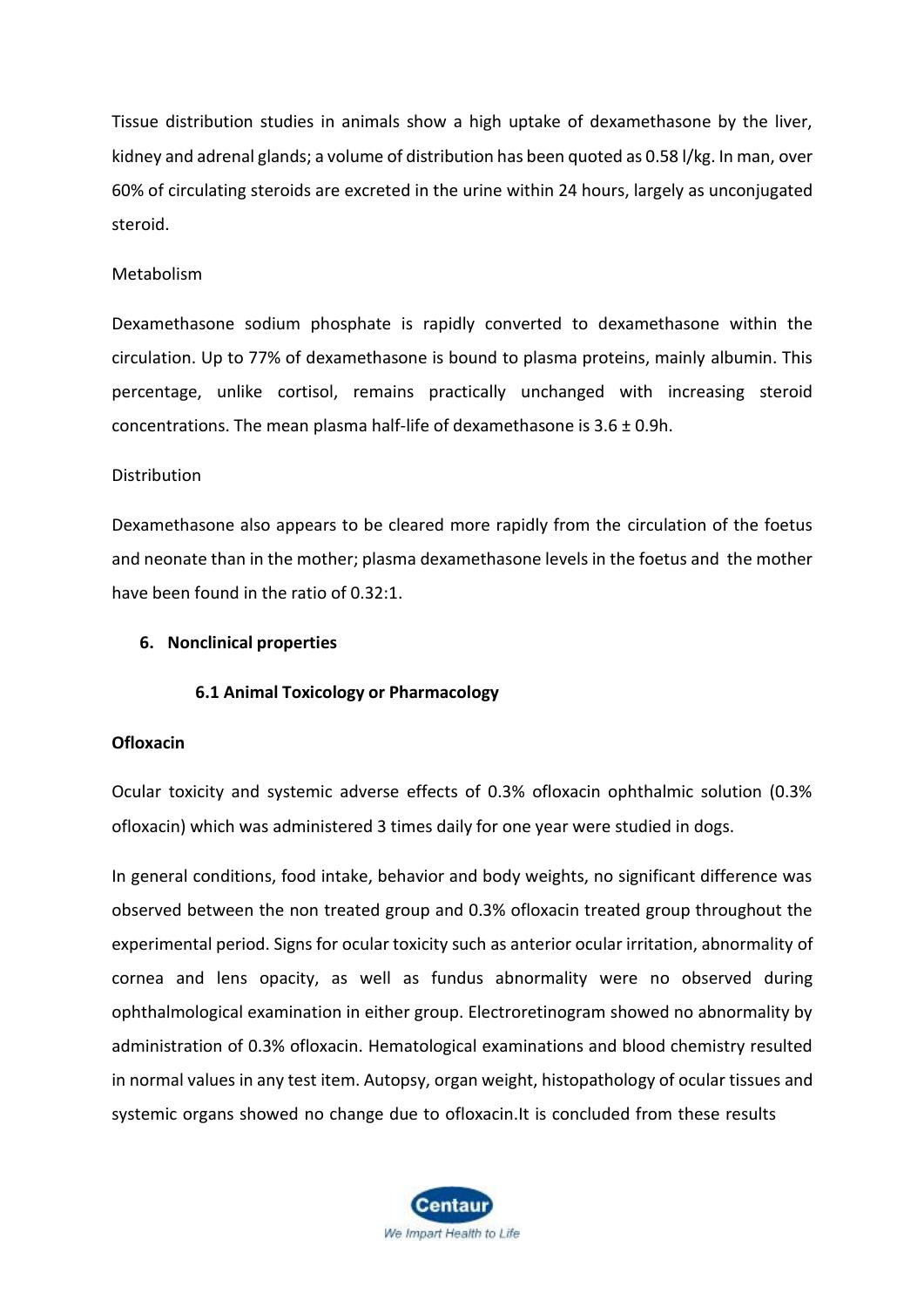that one year application of 0.3% ofloxacin ophthalmic solution to dogs causes neither ocular toxicity nor systemic adverse effect.

#### **Dexamethasone**

Female rabbits (n=6/group) received dexamethasone phosphate (40 mg/mL ophthalmic solution, EGP-437) transscleral to the right eye (OD) using the Eyegate(®) II ocular iontophoresis delivery system once biweekly for 24 consecutive weeks at current doses of 10, 14, and 20 mA-min and current levels up to, and including -4 mA for 3.5-5 min.

The biweekly transscleral iontophoresis with either the citrate buffer or dexamethasone phosphate at cathodic doses up to and including 20 mA-min and currents up to, and including -4 mA for 24 weeks was well-tolerated. Transient signs of conjunctival hyperemia and chemosis, mild corneal opacity, and fluorescein staining of the cornea were noted and attributed to expected ocular reactions to the temporary placement of the ocular applicator and application of iontophoresis. There was no dexamethasone phosphate-, dexamethasone- , or iontophoresis-related effects on IOP, electroretinography, or histopathology. Reductions in body weight gain, anemia, decreased leukocyte and lymphocyte counts, compromised liver function, enlarged liver, and reduced spleen weight were consistent with systemic corticosteroid-mediated pharmacology, repeated use of anesthesia, stress, and sedentariness, and unlikely to be related to iontophoresis application.

#### **7. Description**

**Ofloxacin** is a [fluoroquinolone](https://pubchem.ncbi.nlm.nih.gov/compound/fluoroquinolone) antibacterial antibiotic. Its chemical name is 7-fluoro-2 methyl-6-(4-methylpiperazin-1-yl)-10-oxo-4-oxa-1-azatricyclo[7.3.1.0<sup>5,13</sup>]trideca-5(13),6,8,11-tetraene-11-carboxylic acid. The empirical formula and molecular weight is  $C_{18}H_{20}FN_{3}O_{4}$  $C_{18}H_{20}FN_{3}O_{4}$  $C_{18}H_{20}FN_{3}O_{4}$  and 361.4 g/mol.

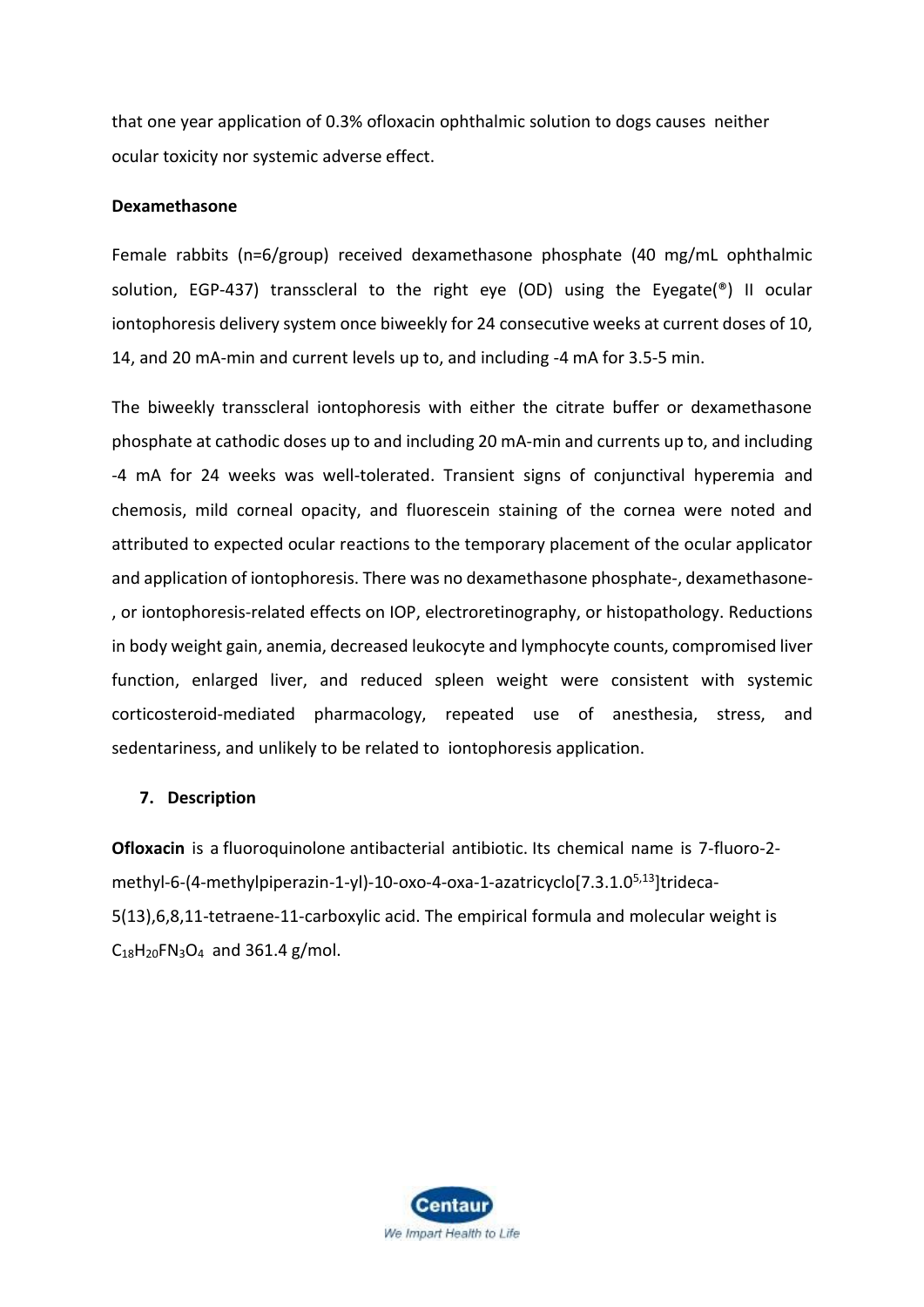

**Dexamethasone** is a synthetic adrenal corticosteroid with potent anti-inflammatory properties. Its chemical name is (8*S*,9*R*,10*S*,11*S*,13*S*,14*S*,16*R*,17*R*)-9-fluoro-11,17-dihydroxy-17-(2-hydroxyacetyl)-10,13,16-trimethyl-6,7,8,11,12,14,15,16 octahydrocyclopenta[a]phenanthren-3-one. The empirical formula and molecular weight is C22H29[FO](https://pubchem.ncbi.nlm.nih.gov/#query%3DC22H29FO5)<sup>5</sup> and 392.5 g/mol.



- **8. Pharmaceutical particulars**
	- **8.1 Incompatibilities**

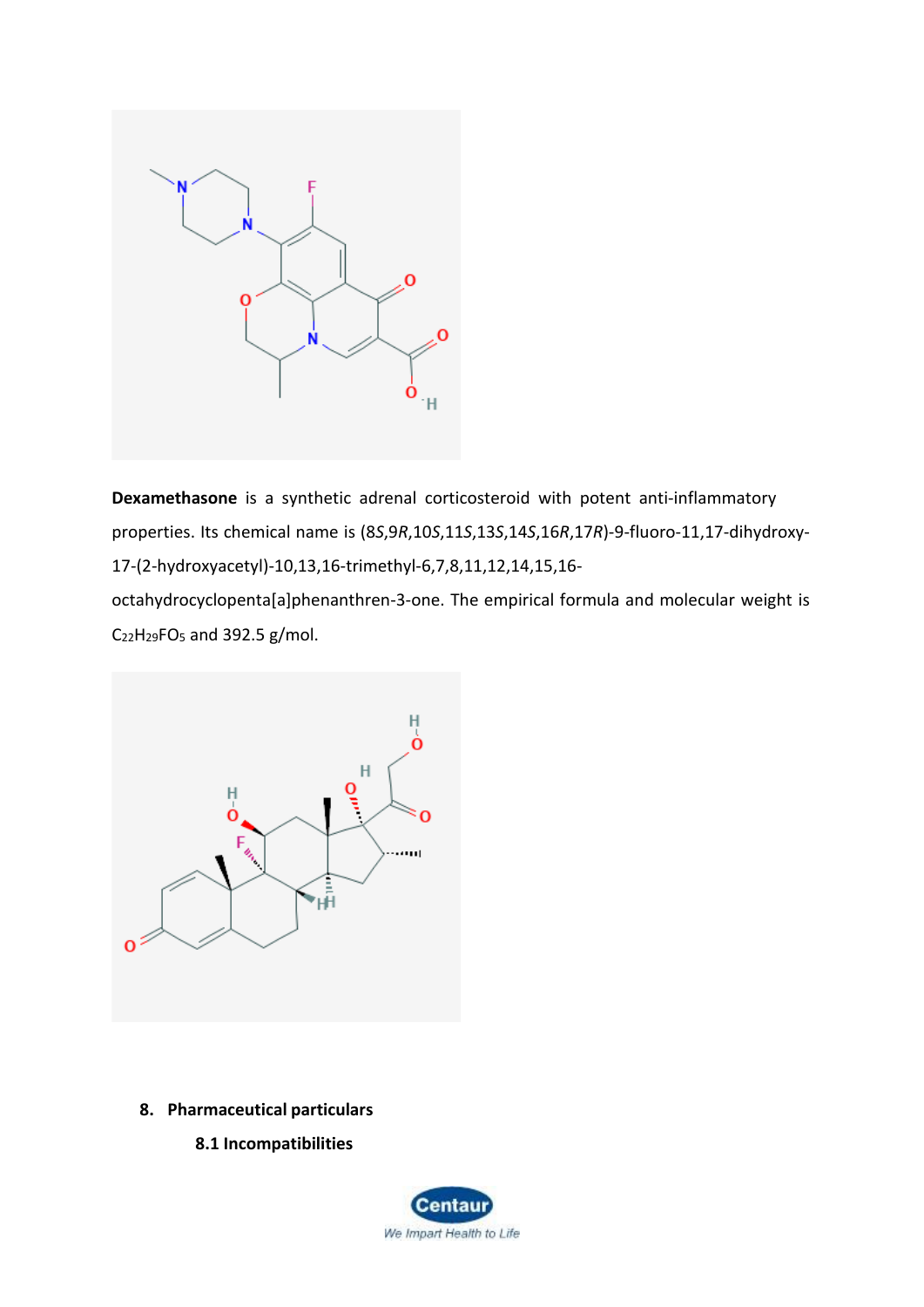There are no known incompatibilities.

## **8.2 Shelf-life**

36 months.

## **8.3 Packaging Information**

Oxop-D eye drops is available in 10ml in plastic bottle.

## **8.4 Storage and handling instructions**

Store in cool and dry place.

## **9. Patient Counselling Information**

# **9.1 Adverse Reactions**

## Refer part 4.8

## **9.2 Drug Interactions**

Refer part 4.5

## **9.3 Dosage**

## Refer part 4.2

**9.4 Storage**

## Refer part 8.4

**9.5 Risk Factors**

# Refer part 4.4

## **9.6 Self-monitoring information**

## NA

**9.7 Information on when to contact a health care provider or seek emergency help**